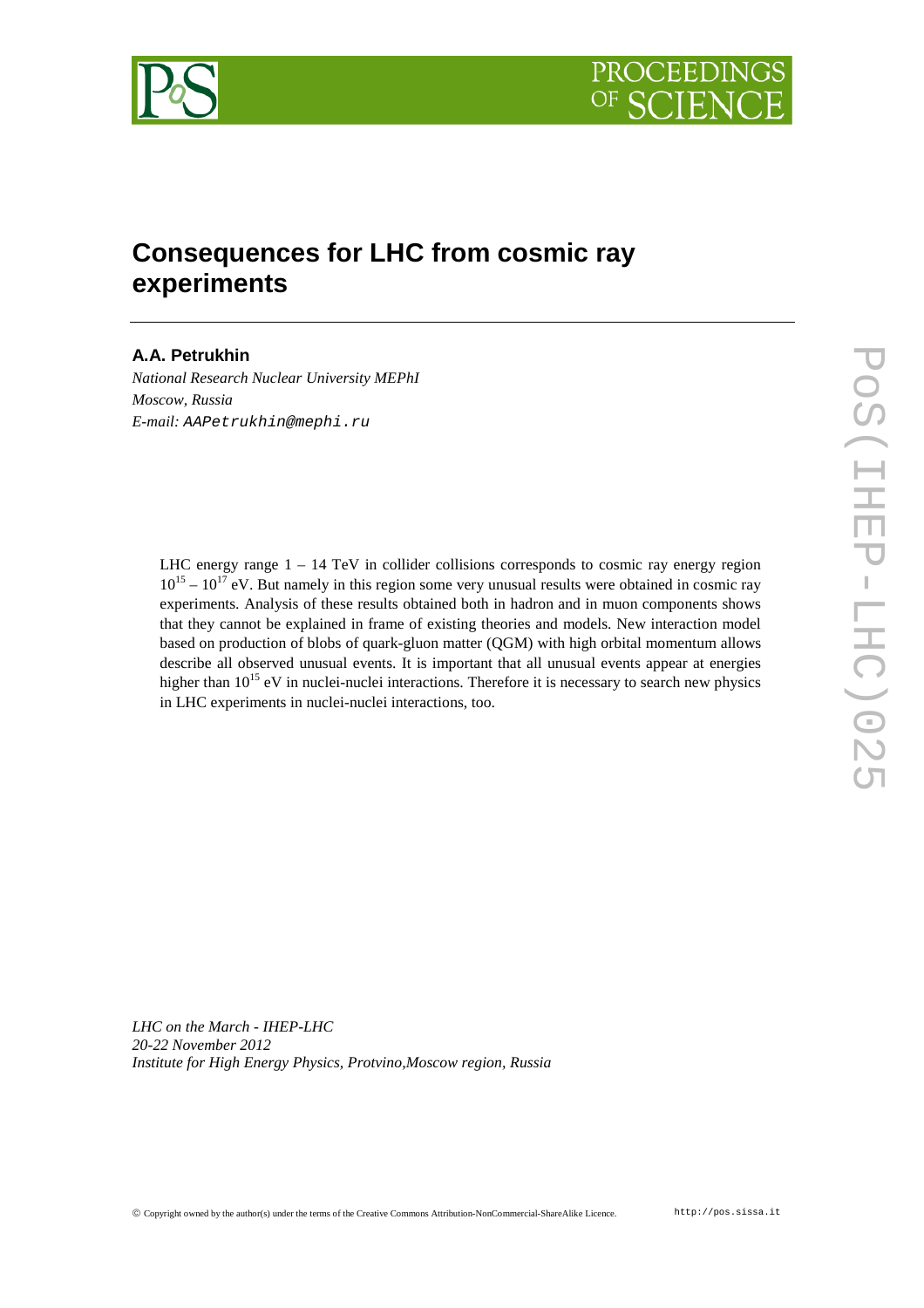## **1. Introduction**

Discovery of Higgs boson was the main task for LHC, and its investigations will be continued. Of course, investigations of known processes and phenomena in new energy region up to 14 TeV will be continued, too. This part of future experiments is important but not so promising. Naturally, practically all physicists think and dream about new physics. Especially, since there are various theoretical models with new ideas: suppersymmetry, dark matter etc. But some probability exists that new physics is being observed in cosmic ray experiments at corresponding energies.

LHC energies  $1 - 14$  TeV correspond to the interval  $10^{15} - 10^{17}$  eV in laboratory system for p-p-interactions (for nuclei-nuclei-interactions this interval can be several times higher). But namely at these energies and above many interesting and sometimes unusual results were obtained in CR experiments. Of course, in cosmic ray investigations there are many drawbacks. As a rule, in experiments are unknown: type of particles, their energy and direction, total flux, place and time of interaction. Nevertheless, the obtained results are very total and possibly indicate at new physics existence.

# **2. Some results of experiments in cosmic rays above 10<sup>15</sup> eV**

Historically, the first "unusual" result was obtained 55 years ago. In the measured spectrum of all particles in extensive air showers the change of its slope was observed [1]. And though in this first paper both possible reasons of its appearance - change of hadron interaction and change of primary cosmic ray energy spectrum were considered - in further interpretations the second reason was dominating.

The second "unusual" phenomenon was the behavior of the ratio of muon number to electron number with increasing of EAS energy. This phenomenon also can be interpreted in two ways: change of interaction model and change of mass composition of primary cosmic rays. The last version was dominating, since it was in a good agreement with galactic model of cosmic ray origin.

Other observed "unusual" pecualirities of EAS development (some excess of so-called "young" and "old" showers, very large transverse momenta, etc.) are not so impressive and can be explained by large fluctuations in hadron interactions.

The next group of more serious unusual events was observed in the Pamir experiment [2]. Such phenomena as Halos, Centauros, Alignment, Penetrating cascades cannot be explained by existing theoretical models, in spite of numerous attempts to do this.

But crucial results were obtained recently in muon experiments with muon bundles investigations and muon energy spectrum above 100 TeV measurements. In papers [3, 4] it was shown that the number of muon bundles with multiplicity about 100 particles and more cannot be described by existing theoretical models even for pure iron composition of primary cosmic rays. In NEVOD-DECOR experiment [5] with inclined EAS it was shown (Fig. 1) that the excess of muon bundles increases not only with multiplicity, but with increasing of zenith angle of EAS detection, that is with increasing of primary particle energy. At energies more than  $10^{18}$ eV the excess is higher than predictions for pure iron primary flux. This result was confirmed in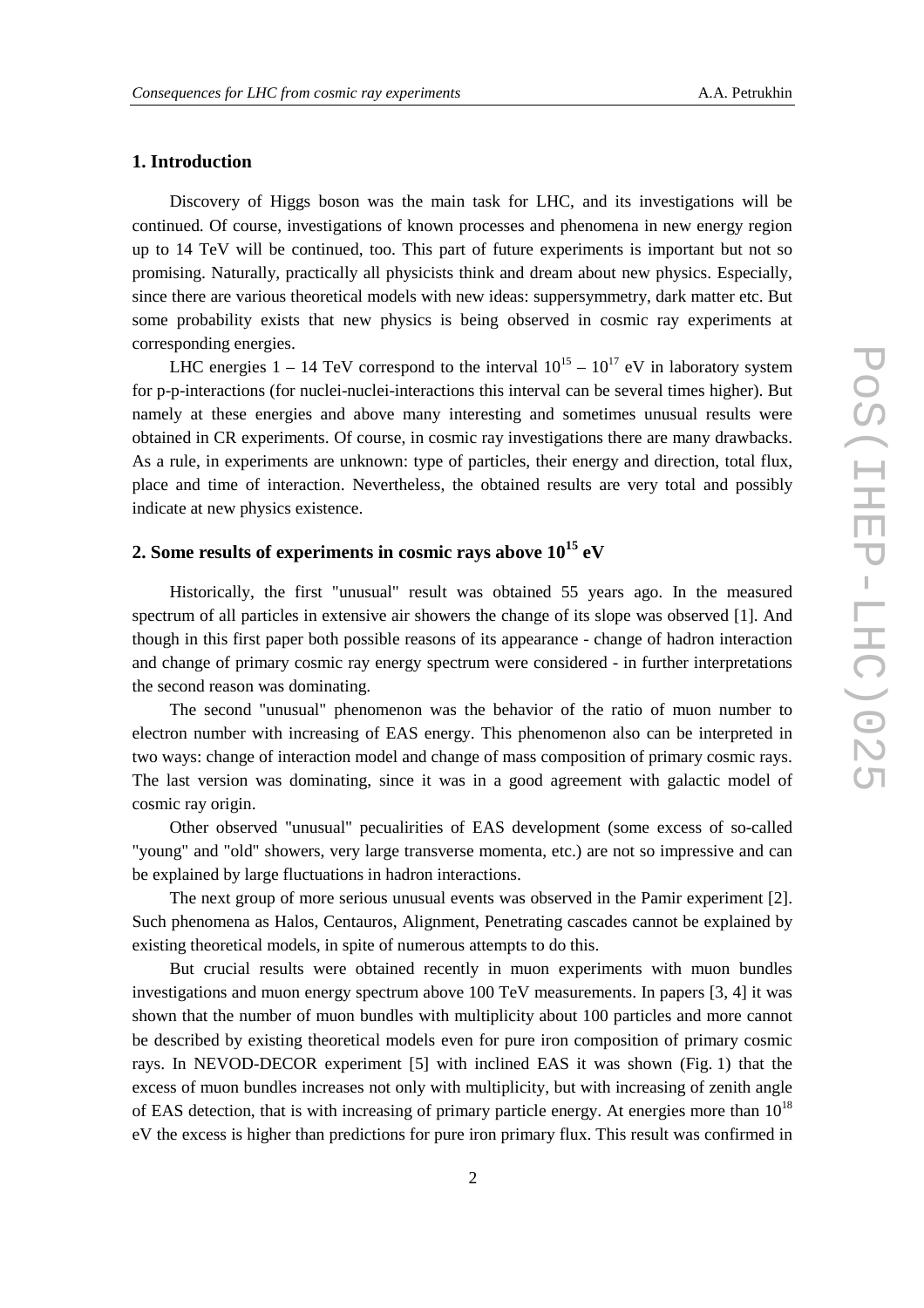0.01 0.1 1 10

 $\theta = 35^\circ$ 

 $^{1}$ eV 10<sup>16</sup> eV 10<sup>17</sup> eV

10-4

 $10^{-1}$ 

 $D^3$  dF/dD, 1 / (ssrm $^4$  $D^3 dF/dD, 1/(s s r m^4)$ 

10-3

 Fe p

Auger experiment [6], in which muon bundle flux is two times higher than prediction for energy more than  $10^{19}$  eV. Last measurements of muon energy spectrum above 100 TeV [7, 8] also showed serious deviations from normal energy spectrum (Fig. 2).



 $10^{-5}$ 

10-4

F<sub>e</sub>

p



Figure 2: Differential muon energy spectra for vertical direction measured in various experiments (depth-intensity curve analysis and cascade shower spectrum measurements). The curves correspond to different spectrum models. Recent BUST results obtained by means of multiple interaction method are marked by solid diamonds [7].

0.01 0.1 1 10

 $\theta = 50^\circ$ 

 $10^{15}$  eV  $10^{16}$  eV  $10^{17}$  eV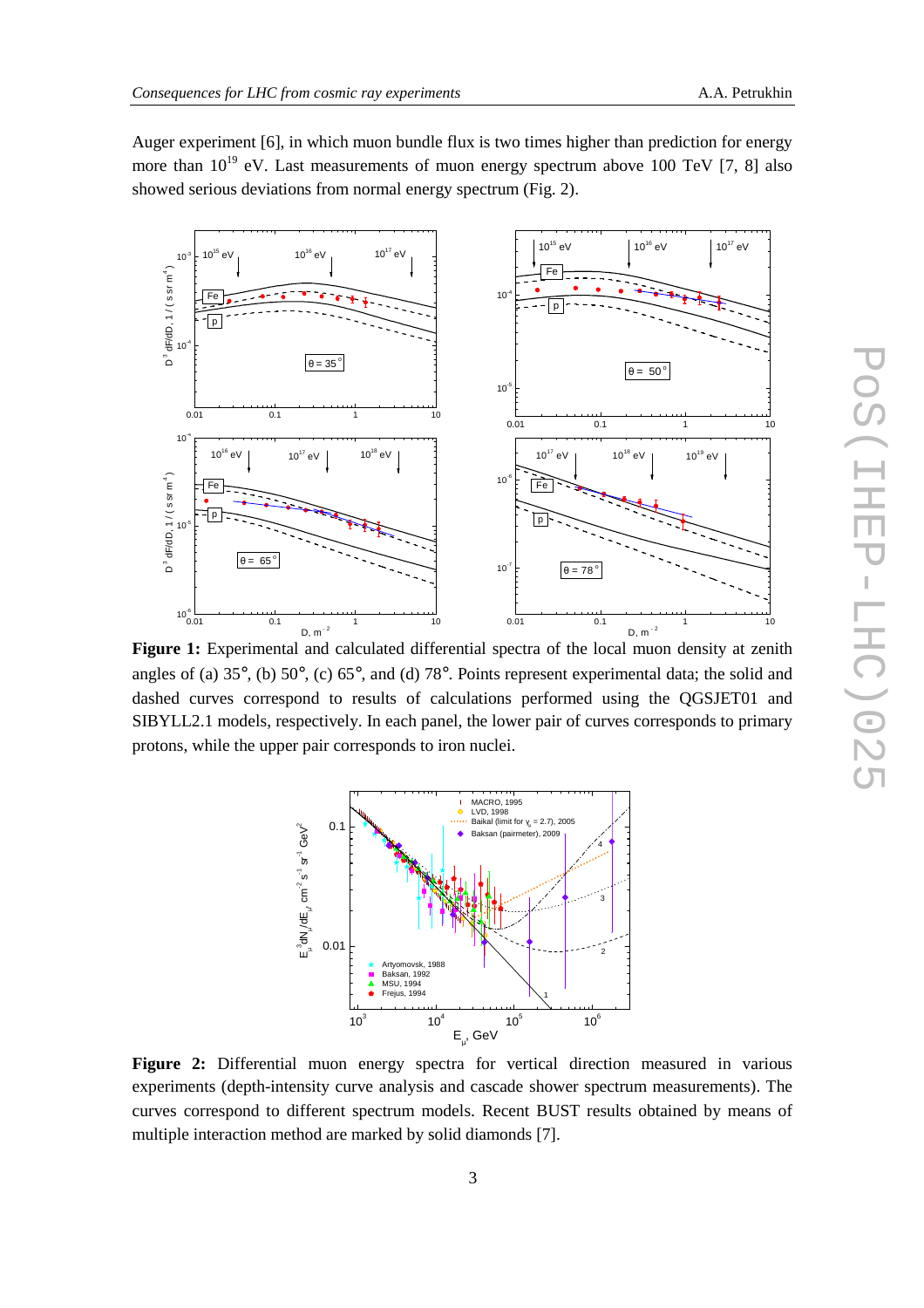## **3. Possible explanation of unusual results in CR experiments**

 In principle, each unusual result obtained in cosmic ray experiments, taking into account numerous uncertainties, can be explained in the frame of existing models as a tail of corresponding distribution. But it is impossible to explain the full set without introduction of a model change. Among of proposed ideas, sometimes very exotic ones appear. The most realistic is the model of production of blobs of quark-gluon matter (QGM) with large orbital momentum [9]. This model allows explain all unusual phenomena detected in cosmic ray experiments:

1. Threshold behavior of unusual events (they appear at several PeV only) since for QGM blob production a certain high temperature (energy) is required.

2. Large cross section which is necessary to change the slope of EAS spectrum and give possibility to observe various unusual events in cosmic rays is being obtained as result of the transition from quark (gluon)-quark (gluon) interaction to some collective interaction of many quarks and gluons:

$$
\sigma = \pi \lambda^2 \to \pi (\lambda + R)^2 \text{ or } \pi (R_1 + R_2)^2
$$

where  $R$ ,  $R_1$  and  $R_2$  are sizes of quark-gluon blobs.

3. For explanation of such very different events as alignment, missing energy and excess of VHE muons and muon bundles a single phenomenon – large orbital momentum - is required. The appearance of large orbital momentum at non-central ionion collisions was discussed by two China theorists [10]. The value of this orbital momentum can reach  $L \sim 10^5$  which is necessary for alignment explanation. On the other hand, the centrifugal barrier  $V(L) = L^2/2mr^2$  appears, which will be high for the light quarks (*u* and *d*), but low for heavy top-quarks. Production of top-quarks with a large cross section drastically changes the hadron interaction, since after a decay of *t*quark into *b*-quark and *W*-boson, a consecutive decay of *W*-boson can give as leptons (*l*,  $v_e$ ) ~ 30% so multiple (~ 20) pions ~ 70%. The first channel gives an excess of VHEmuons and missing energy (three neutrinos), and the second channel gives an excess of muon bundles due to anomalous increasing of pion multiplicity.

 Such a change of interaction model allows explain the changes of primary cosmic ray energy spectrum and mass composition which are extracted from results of EAS investigation. Since for QGM blob production not only a high temperature but a high density of matter is required, in the first turn QGM blobs appear in interactions of heavy nuclei of cosmic rays (iron) with nuclei of air. This phenomenon can explain both EAS energy spectrum slope increase and the tendency to a heaver estimated mass composition.

## **4. Some predictions for future LHC experiments**

 Simulations based on CORSIKA with introducing of top-quarks using PYTHIA showed [11] that the best agreement with existing experimental data can be obtained if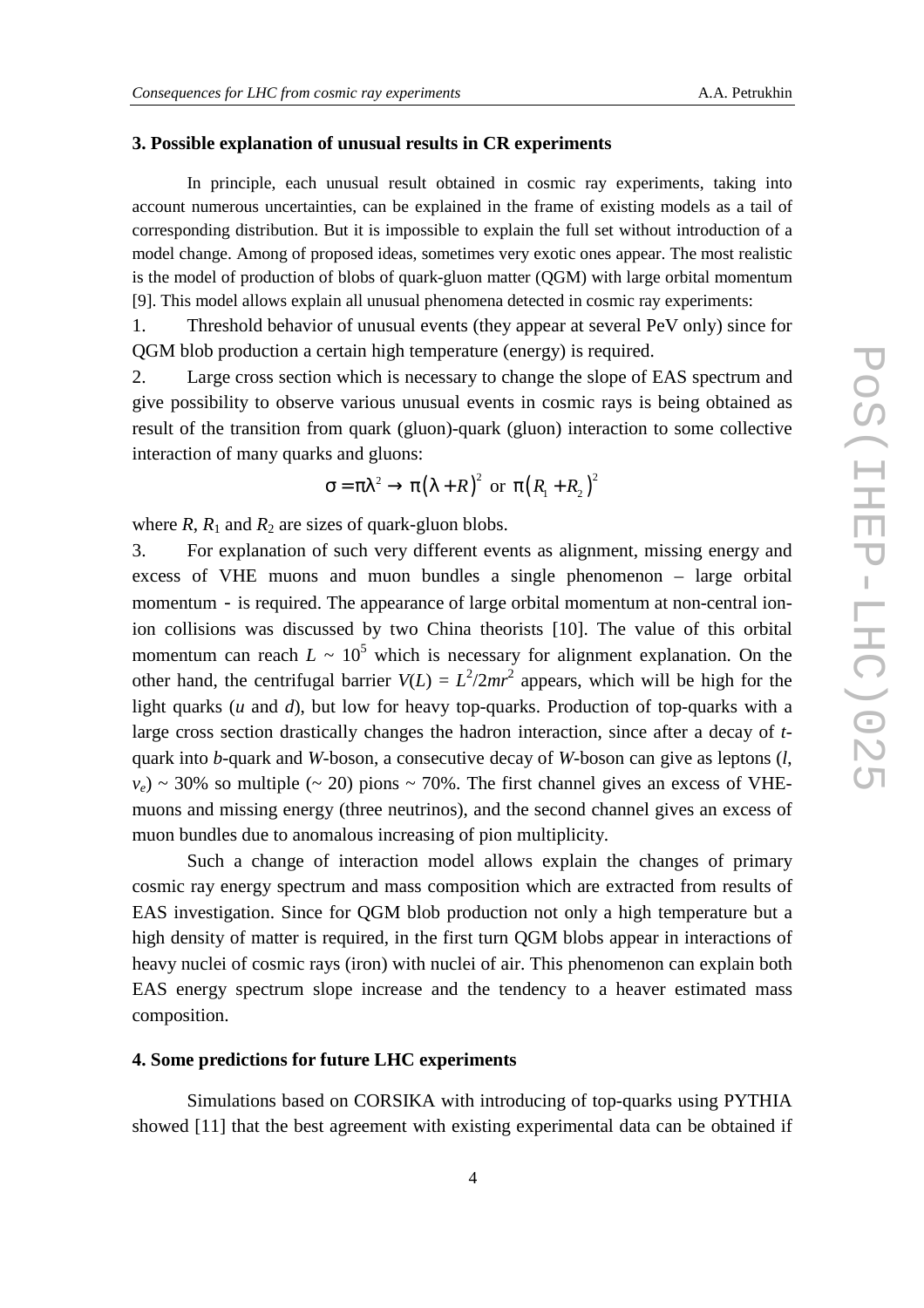the threshold energy for different nuclei of primary cosmic rays depends on atomic number as

$$
E_{th} = E_{knee} \left(\frac{56}{A}\right)^{0.5}.
$$

In this model, for interaction of protons with nuclei of air the threshold energy is more than  $10^{16}$  eV. Apparently, for p-p-interaction the threshold energy of QGM blob production will be more than  $10^{17}$  eV (more than 14 TeV in the center-of-mass system for collider experiments). Therefore this phenomenon cannot be observed in ppinteractions at LHC and its investigations must be done in nuclei-nuclei interactions, starting with at least nitrogen-nitrogen collisions.

 But all methods of the search of top-quarks are developed for p-p-interaction only. Therefore development of methods of the search of top-quarks in nuclei-nuclei collisions is required. Apparently, some evidences of new processes in nuclei-nuclei interactions in LHC experiments were observed. Among them: i) strong increase of charged particle multiplicity compared to results of calculations based on existing models [13]; ii) detection of highly asymmetric di-jet events [14], which can be explained in frame of QGM blob production model, if one takes into account that tquarks decay into b-quarks and W-bosons, which in their turn can decay into  $\sim 20$ pions.

 Possibly one of perspective methods of searching of new state of matter (QGM blobs with large orbital momentum) in LHC experiments will be investigations of missing energy, which must increase with increasing of colliding particle energy.

 In any case it is quite possible that the first searches of new state of matter will be much easier in cosmic rays than in collider experiments.

#### **5. Conclusions**

 If the considered approach to explanation of numerous unusual events detected in cosmic rays above  $10^{15}$  eV based on QGM blob production with large orbital momentum is correct, then this new state of matter can be found in LHC experiments in nuclei-nuclei interactions only.

#### **Acknowledgement**

This work has been supported by the Russian Ministry of Education and Science, RFBR (grant 11-02-1222-ofi-m-2011) and grant of the Leading Scientific School NSh-6817.2012.2. Author thanks Aleksey Bogdanov and Rostislav Kokoulin for the help in preparation of this paper.